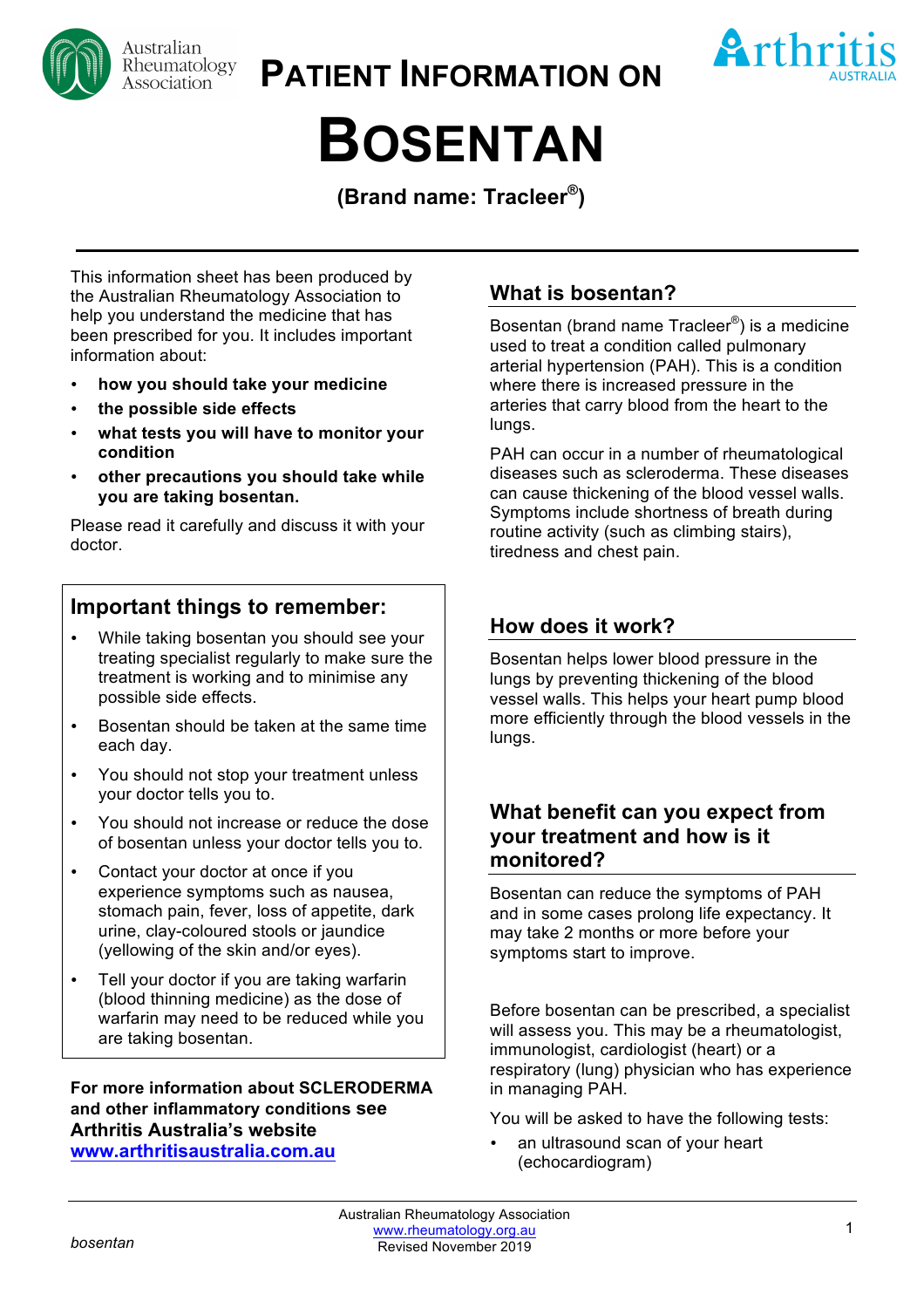- a right heart catheter this is a test to measure the blood pressures in your heart and lungs. It involves inserting a tube into your heart from an artery in your neck or groin
- a six minute walk test (6MWT) to measure how far you can walk in six minutes.

Every six months you will be asked to have the echocardiogram and the 6MWT to check that bosentan is still helping your condition.

## **How is bosentan taken?**

Bosentan is a tablet. It comes in two strengths (62.5 mg and 125mg).

### *What is the dosage and when should it be taken?*

For the first month the dose is one 62.5 mg tablet twice a day. If tests to check blood counts and liver function are satisfactory the dose is then increased to one 125mg tablet twice a day.

Bosentan should be taken at the same time each day. It is usually taken in the morning and at night. If you forget to take a dose you can take it later in the day. If it is the next day, take the normal dose (do not take a double dose). Bosentan does not have to be taken with food.

Bosentan may be taken in combination with other medicines including:

- steroid medicines such as prednisolone
- anti-inflammatory medicines (NSAIDs) such as naproxen (Naprosyn) or ibuprofen (Brufen/Nurofen)
- simple pain relieving medicines such as paracetamol or Panadeine®
- calcium channel blockers (for Raynaud's disease)
- diuretics (fluid tablets)
- other treatments for PAH.

There are a number of medicines that should **not** be taken when you are taking bosentan (see *Precautions*).

## *How long is the treatment continued?*

Bosentan may be given on a long term basis provided it does not cause problems and continues to help your condition. It is usually given for as long as the 6-monthly tests (echocardiogram and the 6MWT) show that it is of benefit.

Do not stop taking bosentan without first talking to your doctor. If your doctor does decide to stop the treatment, you may need to reduce the dose gradually before you stop the medicine completely.

## **Are there any side effects?**

Most people who take bosentan do not experience side effects. Tell your doctor if you are concerned about possible side effects. A reduction in dose may minimise the side effects so that you can continue to have this treatment.

#### *Most common possible side effects*

- The most common side effects include *stomach upset*, *nausea, diarrhea* and *headache.*
- Other side effects include *inflamed throat, irritated nose passages or skin rash*.
- *Dizziness* due to low blood pressure, f*lushing, ankle* and/or *leg swelling* can occur.
- *Irregular heart beats* or *tiredness* have been reported.

### *Less common or rare possible side effects*

- Bosentan can cause severe *liver problems.* Symptoms include nausea, stomach pain, fever, loss of appetite, dark urine, claycolored stools and jaundice (yellowing of the skin and/or eyes). Call your doctor at once if you have any of these symptoms.
- Low haemoglobin (*anaemia*) can be detected on blood tests but rarely causes symptoms.
- There are also a number of other rare side effects.

## **What precautions are necessary?**

#### *Blood tests*

• Your liver function and blood counts for haemoglobin will need to be tested before you start taking bosentan, and again each month during your treatment.

#### *Use with other medicines*

• Bosentan can interact with other medicines. Some should not be taken with bosentan at all. For others the dose may need to be adjusted. You should tell your doctor (including your general practitioner,